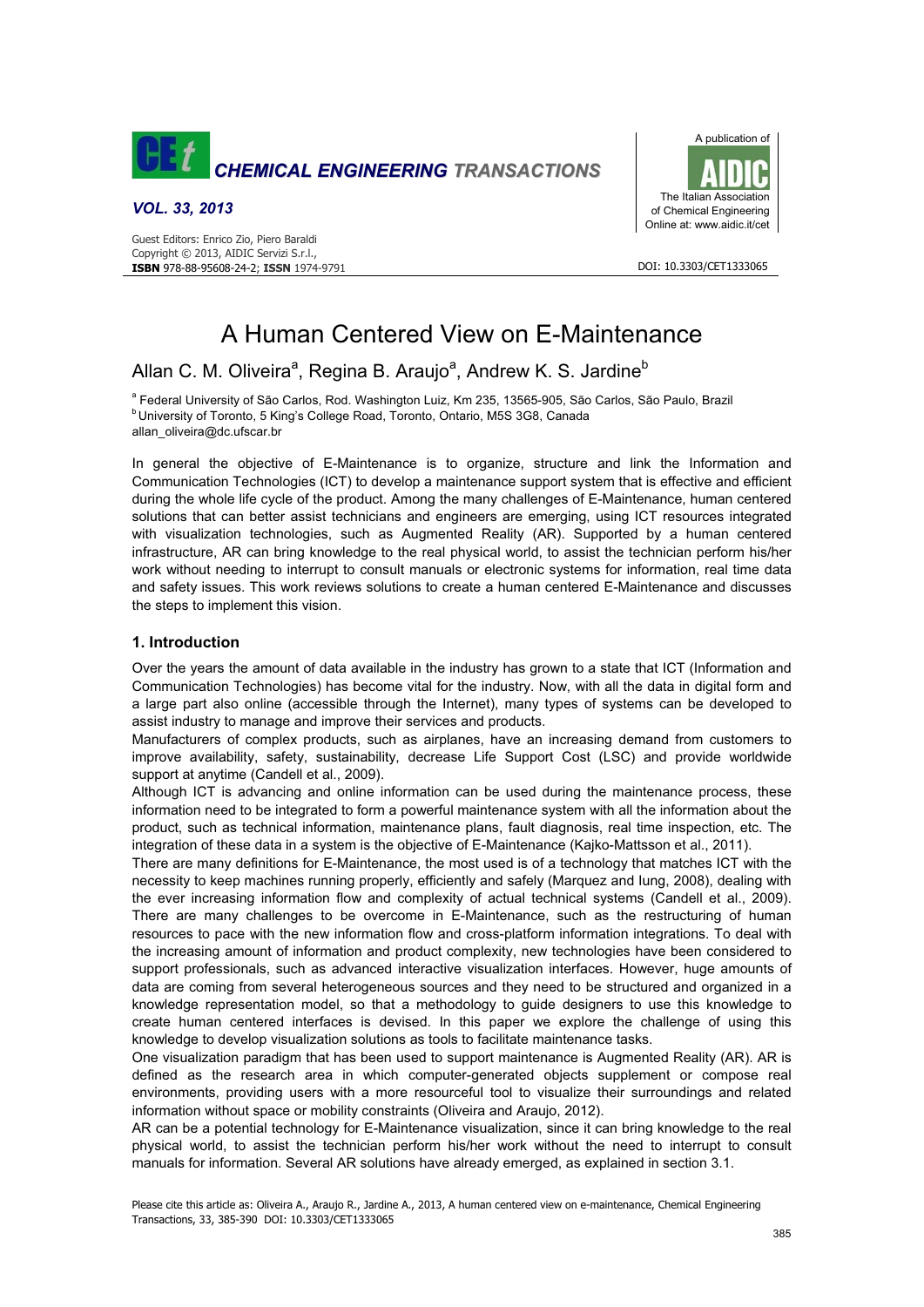Using AR interfaces in the maintenance process, users can become aware of their surroundings and tasks in real time. This means that not only this interface can enhance and facilitate the users´ job, but it has also the potential to improve users´ and machines´ safety, notifying the possible dangers of executing current operations (e.g. power is on). It is also possible to support several levels of user experience depending on users´ profile and expertise on the subject.

In this paper we review some of the technologies that are cornerstones for a human centered e-Maintenance, some of the solutions already created and discuss what is our view on this issue and the initial steps of our solution.

# **2. New Technology Paradigms for Maintenance**

E-Maintenance is the main technology promise to improve maintenance in companies. It organizes and structures the ICT along the whole life cycle of the product, to develop a support system that is effective and efficient. Advantages of E-Maintenance include (Marquez and Iung, 2008):

- New maintenance types and solutions: online (remote) cooperative maintenance makes it possible to quickly learn and share solutions with experts around the globe.
- Improved maintenance tools and support: maintenance documentation and online support can be created, so that adjustments are shared.
- Enriched maintenance activities: "E-diagnosis" enables experts to perform online fault diagnosis and since it is possible to keep contact with the manufacturers of a product, the repair time is reduced.

Although automatic machine diagnosis is the trend (Jantunen et al., 2011) the reality is that it did not turn out to be widespread, even with several researches (Jardine et al., 2006). However, when signal analysis for automatic diagnoses are widespread, new forms of data presentation can be used, leading to believe that as data issues are resolved, the importance of the user interface for maintenance grows.

For this to be possible several cross-platform information integrations have to be developed, such as data transformation mechanism, communication protocols and safe network connections. Since data are expect to come from different sources, such as Institutional DBs, Internet of Things, Wireless sensors, WWW, among others, a powerful mechanism for data analytics, data fusion and interpretation is necessary.

Interoperability is an open problem, with each producer having their own solution, even with important standardization initiatives, such as the creation of OSA-CBM (Open System Architecture for Condition Maintenance Based) from MIMOSA (Machinery Information Management Open Systems Alliance). OSA-CBM is a standard architecture for data exchange in a condition based system, that defines a data structure and methods to interface between the six main functionalities of these systems. These functionalities are: data acquisition, data manipulation, state detection, health assessment, prognostics and advisory generation. But according to Jantunen et al. (2011), some challenges, such as setting up and updating a huge maintenance database, are making the breakthrough of OSA-CBM difficult to end users.

Another possible solution for data standardization is domain specific ontologies. Ontologies are high level definition of relations between pairs of concepts, modeling a domain to support reasoning about entities. With data modeled through ontologies it is possible to take advantage of another technology to facilitate interoperability, communication and reasoning of data in E-Maintenance systems, the Semantic Web.

Further on, Semantic Web technologies in maintenance naturally lead to think about Web of Things, which is the implementation of the Internet of Things using the Semantic Web as a mean to exchange and interoperate data (Atzori et al., 2010). Web of Things is a powerful technology to improve maintenance, defined as a novel paradigm to enable "things" (any object with a computational device able of communicating) to communicate, exchanging data with each other.

The advantage of these solutions is that they can be used by shop floor staff to increase their performance in operations (Jantunen et al., 2011). However, these solutions also require powerful and useful user interface to display the right and necessary information. Currently, PDAs or Smartphones are used as a mobile visualization solution. However, Augmented Reality has been regarded as a promising interface for this, allowing a mix of 2D and 3D interfaces coupled with 3D projections in the real environment.

# **3. AR in the Maintenance Process**

According to Jantunen et al. (2011) companies are going towards handheld applications for tasks like work order management, communication with central, guidance to the equipment and reporting work and availability. However, AR is an emerging interface that can be brought to the workplace of nearly every job. When this technology reach its maturity level, contact lenses or high definition optical see through glasses (Azuma, 1997) will be available and they will lessen several burdens other interfaces put on users: to use hands to hold things, lack of mobility, the cognitive load of understanding virtual information and applying it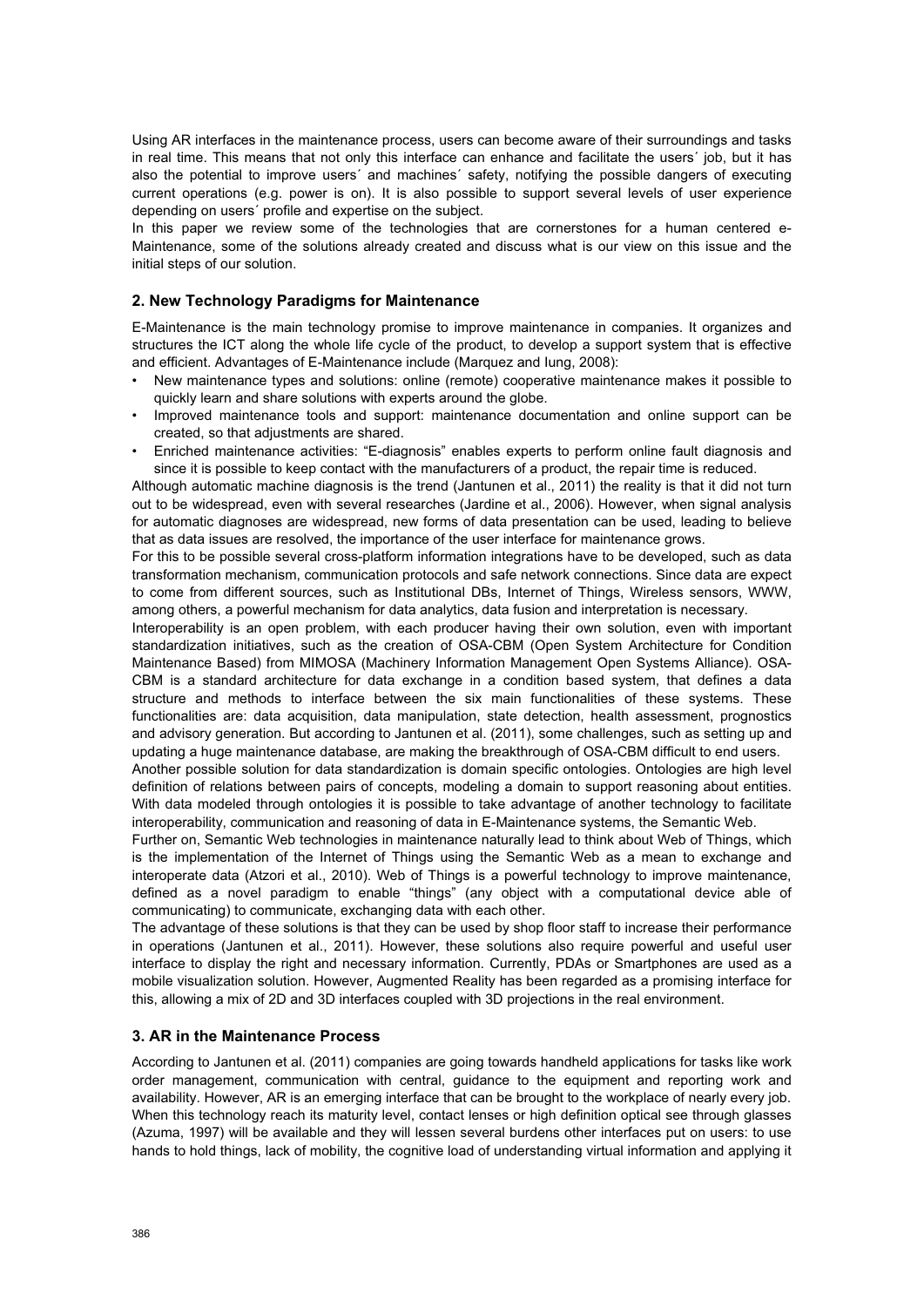in the real world. Also this interface is not limited to projecting 3D objects in the real world, it will use 2D interfaces together (as a HUD in users' point of view).

# **3.1. AR in E-Maintenance**

There are several works for creation and visualization of AR focused in maintenance and other procedural tasks in industrial processes. Most tend to focus on building an application in a real case scenario and proving their validity. Some focus on the user experience and others in creating new modes for interaction or new paradigms for the maintenance task.

One of the first works to propose the use of an Augmented Reality interface for equipment maintenance is by Lipson et al. (1998). They created the Online Guided Maintenance approach, which uses a web link to obtain the equipment maintenance content and feed an AR application with it.

T.A.C. (Tele-Assistance-Collaborative) (Bottecchia et al., 2010) aims to combine remote collaboration and industrial maintenance, creating systems which implement co presence collaboration between the operator executing the task and an assisting worker (with a higher level of understanding of the equipment).

Henderson and Feiner (2010) made and experiment with users to test the efficiency and comfort of an AR application for maintenance, using a Head Mounted Display. They compared it with a computer manual and a HUD-only application, concluding that not only using the AR application is faster, more intuitive and satisfying, but also it resulted in less overall head movement, causing less physical wear.

Arvika (Weidenhausen et al., 2003) is perhaps the most advanced (or tested) work for AR in maintenance and industrial contexts to date. The project had a vision of providing user centric mobile and stationary AR solutions for industrial applications. Its architecture had three main focuses: tracking (and visualizing AR), information provision from ICT systems for the application and user interaction.

Like Arvika, ARIMA (Benbelkacem et al., 2011) focuses on using the ICT structure already existent in the industry to improve their AR solutions. They created a platform for AR maintenance based on collaboration between technicians and experts, similar to T.A.C., but with a greater focus in integrating AR in an existing E-Maintenance system.

Lastly there is an interesting work from BMW (Stock et al., 2005) that demonstrates a view of how in the future technical documentation will be prepared for AR using metadata based authoring. The core idea is to adapt the already necessary creation of maintenance documentation to AR compatible format, using the metadata of the dis-/assembly process, the tools, the part and its geometry and connected peripherals.

In summary, the main strengths of existing solutions are: validating AR in the maintenance process; the use of remote collaboration for improvement; implementation of a web based solution. However there are still limitations that are challenging and provide exciting opportunities for exploration, mainly: adapt the interface to users, adapt the interface to ongoing situations, provide team work awareness in the interface (benefits demonstrated in Nazir et al. 2012), more complex interfaces that go beyond manuals (giving access to all maintenance data), structuring the data in ontologies to generate knowledge and easier and faster ways to author applications. These challenges are the key to evolving from AR based maintenance interfaces that exist nowadays to a human centered anytime and anywhere solution for maintenance.

#### **3.2. Requirements for AR Interfaces**

The goal of using AR is to achieve an interface to improve human work in the maintenance process and to reduce cognitive load through real time data visualization. But carefulness is important, since AR can go from helpful to cumbersome easily if the interface is not well designed.

A human centred solution goes beyond usability requirements, it considers users, environment and task to construct an adaptive and situational aware user interface, to provide efficiency and safety for users. Efficiency, error consequences and subjective satisfaction are the main concerns in maintenance systems. Efficiency is how fast users can accomplish their task. Visual Design is an important aspect of efficiency, being the study of how to represent information in the user interface, for instance what is the correct media choice for representing information (AR, 3DUI, video, image, graphics) and also how to organize the interface to avoid cluttering. Information filtering, another aspect of efficiency, is the selection of the information to be displayed for the users from all the available data, considering that only the essential information to assist users reach their goal should be displayed. The visualization device influences both listed aspects, with their key characteristics: 1) size of the display, which impacts on the amount of information that can fits the screen; 2) type of device, since Smartphones forces users to use one hand to hold them, while HMDs can be expensive and cumbersome; 3) processing and memory capacity, which may determine the medias used to represent information and their quality.

Considering the maintenance field, error consequences are crucial and can even lead to deadly injuries. Errors induced by the interface can put users in danger due to the nature of industrial plants (high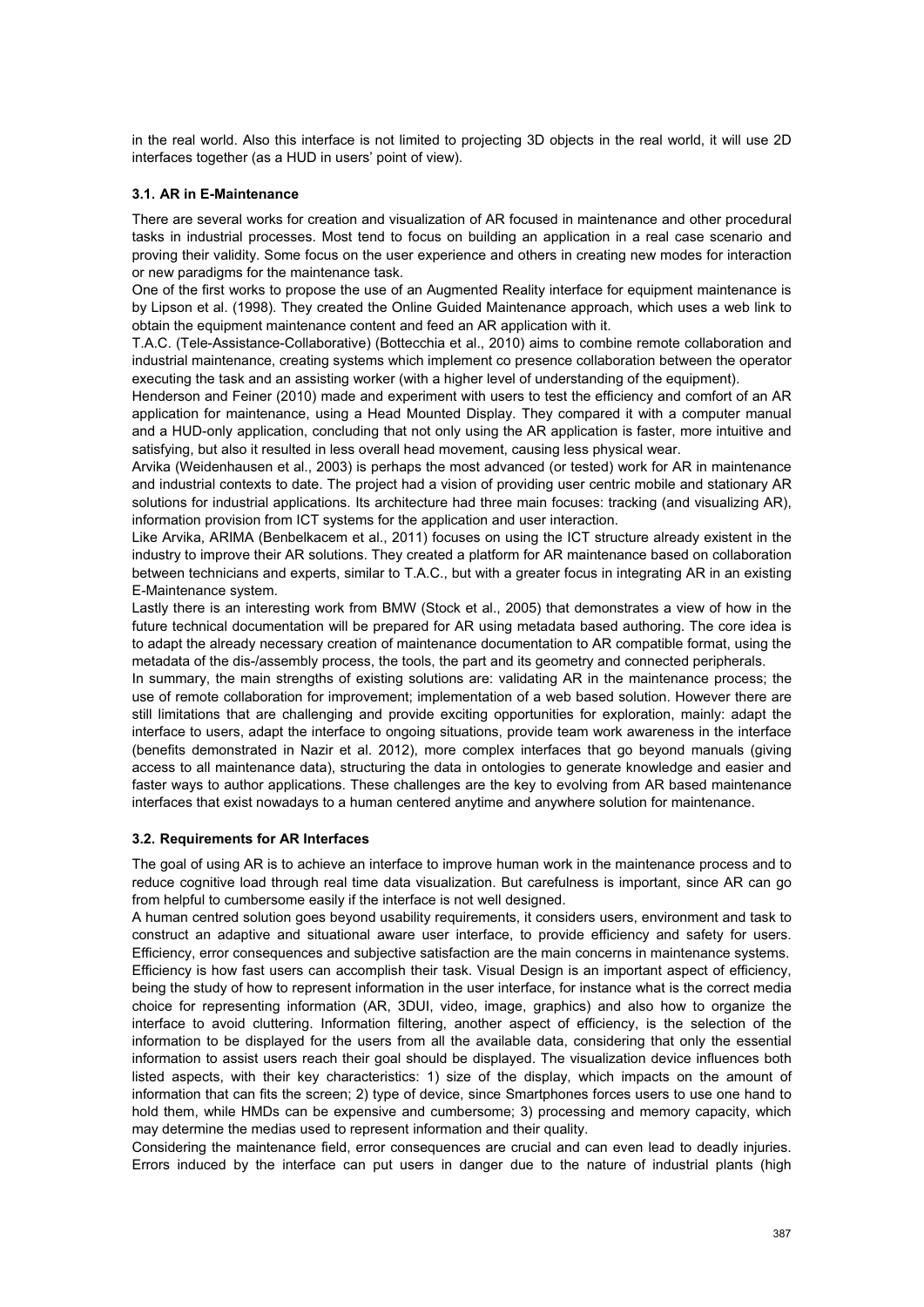temperatures, electricity, radioactivity, chemicals, etc.) and others mistakes can be irreversible and compromise the maintenance (like cutting the wrong wire).

The last concern, subjective satisfaction, is the hardest to achieve and involves a lot of user testing and experimentation to regulate. Examples include: 1) device lightning, as some devices or interfaces that uses too much flashes or lights may cause malaise in some persons; 2) video based HMDs with eye offset, which is the difference between the camera position and the users eye position; among others. The application should improve efficiency and reduce mistakes with the following guidelines:

- Use up-to-date documentation: documentation can be altered or enhanced to reflect difficulties in interpretation or utilization of certain parts.
- Use check list so that users don't get lost during the process and don't skip steps.
- Reduce the time spent to consult or locate resources and materials.
- Reduce time to report problems: the application has an option to mark that task as problematic. Normal problems could be: incorrect documentation (inconsistent 3D models, tasks missing steps, lacking data, danger not alerted), inaccurate tracking, polluted and clustered interface, insufficient time for system response (may be due to problems in networking, tracking, voice and gesture interpretation).

Continuing the requirements for AR interfaces, there is interaction in AR, a wide field with many solutions, with the same base as 3DUI interaction. The main interactions modes identified for AR are:

- 3D interaction: mainly gestures interpreted through a camera and a pattern recognition algorithm, or a 3D device (3D mouse), but can also be gaze based. Gestures have a limited defined set for each application and need great processing capacity, while 3D devices are simple but occupies one hand of the user (to hold the device) which may be unviable.
- 2D interaction: this is mainly interaction in the visualization device, which works well with Smartphones, but it is hard to achieve in a HMD.
- Tangible interaction: interaction using physical objects that affect the digital world.
- Speech recognition: interaction using voice commands.

The four fundamentals forms of 3D interaction (Bowman et al., 2001), selection, manipulation, scaling and virtual menus, could be performed by a single interaction mode or by a combination of them (navigating the environment is not an important form of interaction in AR considering the UI is registered with the environment, therefore navigation can be accomplished by the user himself moving). However, navigation (browsing) is a form of interaction usually ignored by AR applications but very important to be considered. Navigating (browsing) an application means going to the desired function without getting "lost" (normally through menus), which considering a Human Centered AR Maintenance System, is a critical feature for users be able to select the maintenance target, ask for help, report the results of the job, etc.

Overall, in industrial environments, safety (for both users and equipments) is the most important requirement. Ward et al. (2008) introduces the following guidelines to ensure safety:

- Provide the right information in the right time.
- Easy access to information, obtaining during the task, more data about the maintenance of the product or about the failure and heeds of how to handle the product.
- Improved visualization of warnings in the documentation.
- Update to the AR application when there is an update in the E-maintenance system.

Finally it may be interesting for users to be able to locate pieces or tools in an industrial scenario when necessary. An interface like Pick-by-vision (Schwerdtfeger et al., 2011) could be used if some form of tracking for the objects is available (Internet of Things or WSN could support this).

Moreover, the objective is that not only maintenance tasks can be facilitated by the AR applications, but also any procedural task dealing with complex industrial equipment. Some of the activities that could be supported, as appointed by Henderson and Feiner (2010) are: inspection, testing, servicing, alignment, installation, removal, assembly, repair, overhaul and rebuilding.

#### **3.3. Different implementation perspectives to AR**

An important consideration regarding implementation of AR applications is the ease of updating them. If the application is compiled and static, with every update of the documentation a new application has to be created, but then applications are less prone to bugs and inaccuracies.

If the AR application runs as a "browser", similar to Hill et al. (2010), and for each equipment there is an AR application description format, then any update in the documentation is reflected immediately in the application. However, for this to be possible, documentation has to be extremely complete, because it will describe the entire application, and it also needs default 3D models or primitives to create then during execution, and this can lead to inaccurate applications.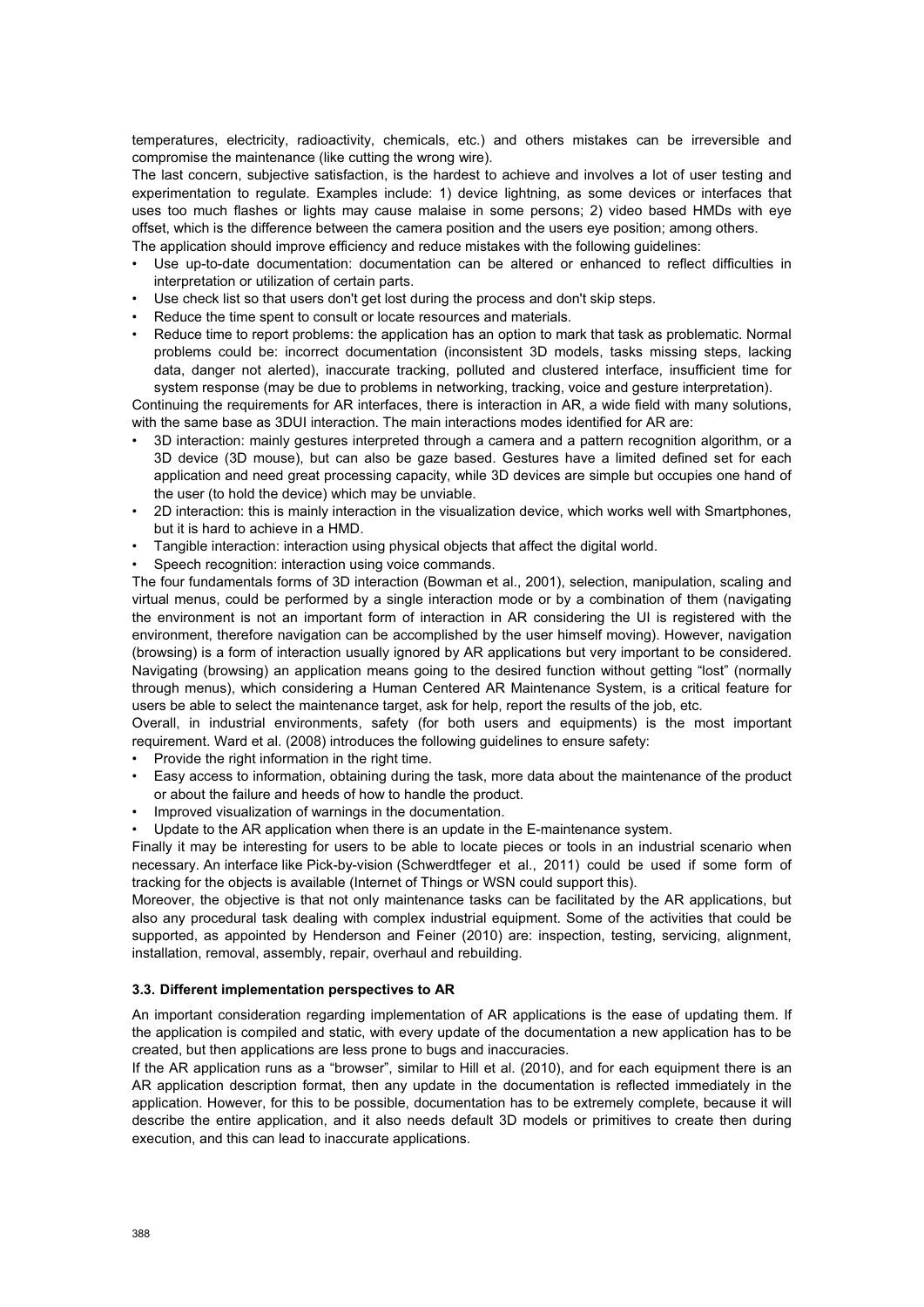A third option considered is the combination of these two, using the current documentation as a raw input, and creating a model upon it that describes how this documentation becomes AR. This way updates in the documentation would still be reflected in the application immediately, through a generic interface, and they can be improved at any time.

The feature of adapting to different visualization devices, specifically regarding display size, should also be considered. If a company owns different devices and they will be used for the same tasks, the second update strategy (AR runs as a browser) should be the best solution to create adaptable interfaces for heterogeneous devices.

Concerning interoperability, it is essential to define an open architecture to support and connect the AR application with other systems (E-maintenance, Internet of Things), and a specification to what will be the format of data used, preferably in the form of an ontology.

# **3.4. Sub-Products: Training and Reporting**

Learning, training and mastering the system is important to elevate users' proficiency with it, and usually involves simulating a problem so that users practice solving it. Since AR can display virtual information in the real world, training could be designed as assemblies' tasks simulated with virtual problems in real equipments. Also virtual immersive trainings could be done, using the same system design results to create a Virtual Reality environment for a virtual training, and simulating the "Augmented Reality" interface in it.

Finishing this discussion, what happens after the maintenance is accomplished? In case of any problem found during the maintenance, users could respond to a more complete form in the end to elaborate what were the problems and even give suggestions of how to solve then.

Ward et al. (2008) defined an interesting questionnaire template to specify blocker situations. This would help keeping the organizational memory of the company up-to-date, but companies usually don't make this effort and lose specialized knowledge when they fire an employee. This type of knowledge, know as informal, is normally underused and not even adequately captured and stored in the corporative knowledge base, even though they may be necessary in future problem solving.

With the maintenance finished, the AR system should send data back to the E-maintenance system about the process, so that these data can improve the process the next time. These data could be: (1) data to notify other teams or team members, and release them to do their job in case their task were being blocked by this one; (2) data about the user (name, level of expertise) or the team (integrants), time spent to fulfil the task, any additional information accessed during the task besides the basic provided (virtual help, information from the equipment, from the environment) and situations that occurred during the task.

#### **3.5. Considerations to a Methodology for Human Centered E-Maintenance**

An AR solution that aims to be a part of the industrial workflow must be integrated with the E-Maintenance system, considering new sources of data, and provide an intelligent AR-oriented information system (Friedrich, 2002). In this solution, the different data sources that are input to the E-Maintenance system have to be merged, filtered, aggregated, submitted to data quality treatment and then interpreted, through different layers of inference and applied to create an interface in the real world that enhances the user ability and experience in the maintenance task.

Considering the aspects discussed above, we are establishing a methodology for the process of interface design, to be inserted in the System Development Life Cycle. It will assist in the creation of human centered interfaces for maintenance systems, by using the organizational memory and knowledge management of the enterprise, focusing on formal/informal information and real time data. By doing an analysis of user, environment, function, task and representation, designers will specify the UI (with the support of our data model), creating a document that describes it and can be used to guide implementation.

Therefore, the challenge of creating visualization solutions for E-Maintenance systems (a complex and heterogeneous systems), can be overcome with careful analysis of all the data involved in the maintenance process (formal/informal information and real time data) with a focus on user, environment, function, task and representation, to create a human centered interface.

The general idea is to list the data that is important for the user to do his/her job, organize it to represent every actions possible in the application, and then devise an interface (or an input and output mode) to each of these actions.

As a result, designers would obtain a data model that describes the user interface (and indirectly also the application), and it could be used as a guide in the development phase of the System Development Life Cycle, or even together with a tool to generate code automatically.